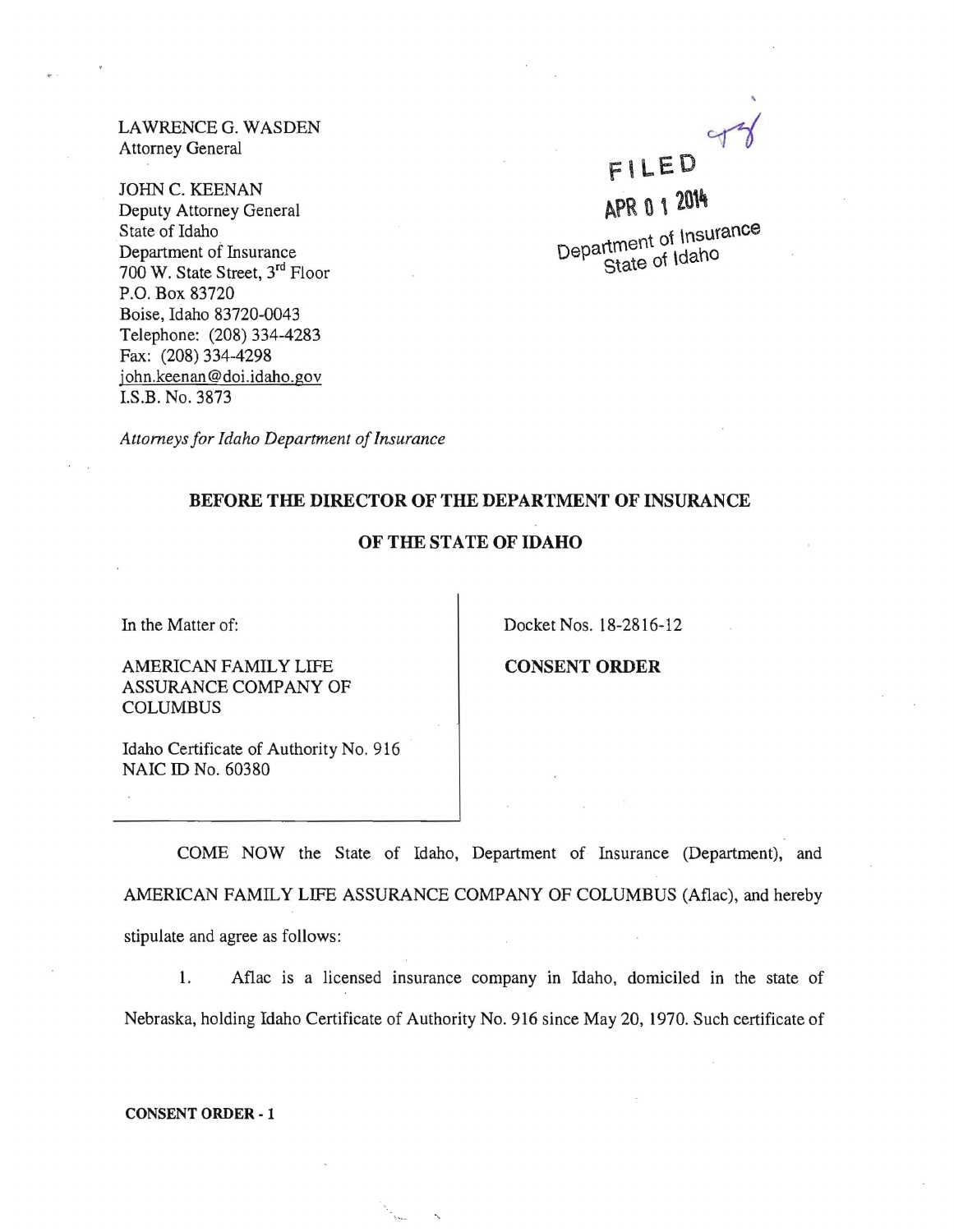authority authorizes Aflac to engage in Idaho in the business of life insurance and disability insurance, excluding managed care.

2. Section 41-2103 of the Idaho Insurance Code, title 41, Idaho Code, entitled "Scope and format of policy," provides that "[n]o policy of disability insurance shall be delivered or issued for delivery in [Idaho] unless it otherwise complies with [the Idaho Insurance Codel."

3. Commencing on April 2, 2008, and continuing through August 8, 2012, the Department maintains that Aflac was in violation of IDAPA 18.01.06.010.01 and IDAPA 18.01.06.012.01a, relating to forms A-45100-ID, A45200-ED, and A-45300-ID and a certain number of policies associated with said forms issued to Idaho residents. From July 1, 2009, to August 8, 2012, the above-mentioned forms were also not in compliance with section  $41$ -2103(3), Idaho Code.

4. Commencing on April 2, 2008, and continuing through August 8, 2012, the Department maintains that Aflac was in violation of IDAPA 18.01.06.010.01 and 18.01.06.012.01.a, relating to forms A81100ID, A81200ID, A81300ID, and A18400ID and a certain number of policies associated with said forms issued Idaho residents. From July 1, 2009, to August 8, 2012, the above-mentioned forms were not in compliance with section 41-2103(3), Idaho Code.

5. Commencing on April 2, 2008, and continuing through August 8, 2012, the Department maintains that Aflac was in violation of IDAPA 18.01.06.010.01, IDAPA 18.01.06.012.01.a, and section 41-2103(3), Idaho Code, relating to forms A46100ID, A46200ID, and A46300ID and a certain number of policies associated with said forms issued to Idaho residents.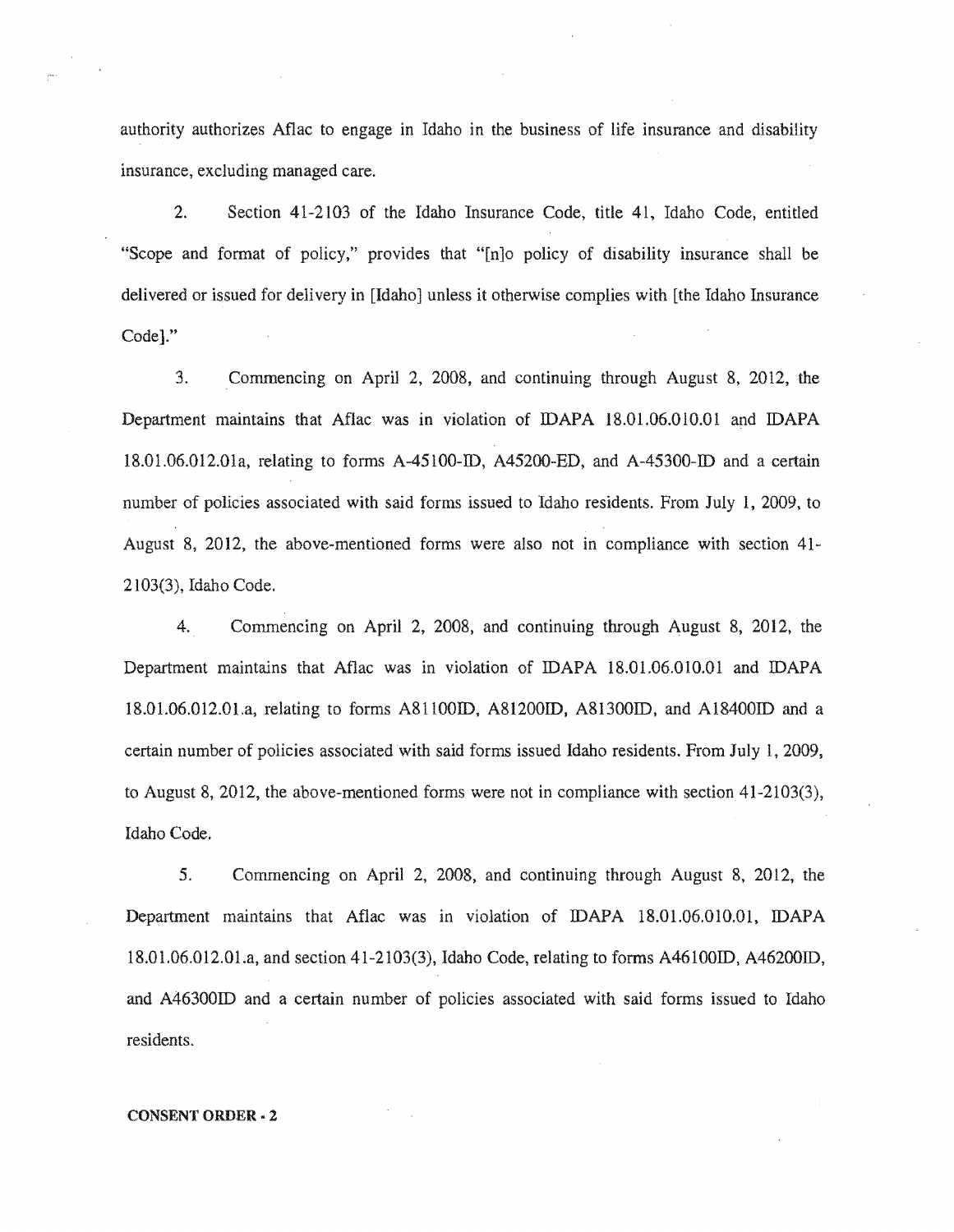6. Aflac represents to the Department that Aflac denied four (4) claims due to its use of noncompliant forms, as identified above; that, on its own, Aflac reversed one (1) denial; and  $\cdot$  that the other three (3) denials were reversed after the Department asked Aflac to reconsider the denials.

7. Aflac neither admits nor denies that its conduct in the areas of regulatory concern identified in this Consent Order violated any law or regulation, and desires to enter into this agreement in order to promote regulatory efficiency as evidenced by the execution and delivery of the monetary penalty set forth in paragraph 8 below.

8. In full and complete settlement of these items, the Department and Aflac agree that Aflac shall pay to the Department an administrative penalty in the amount of thirty thousand dollars (\$30,000) by no later than April 1, 2014.

9. Aflac agrees that in the future it will comply with all requirements of the Idaho Insurance Code and rules promulgated thereunder and specifically with all requirements of law relating to its policies and forms filed with the Department.

10. Aflac acknowledges that this is an administrative action that is required to be reported on Department licensing applications and license renewal forms.

11. This Consent Order constitutes full and final resolution of all matters addressed herein, and the Department agrees, upon execution of this Consent Order by Aflac and Aflac's full compliance with all terms and conditions set forth herein, the Department shall seek no further sanctions for the violations addressed herein.

IT IS SO AGREED.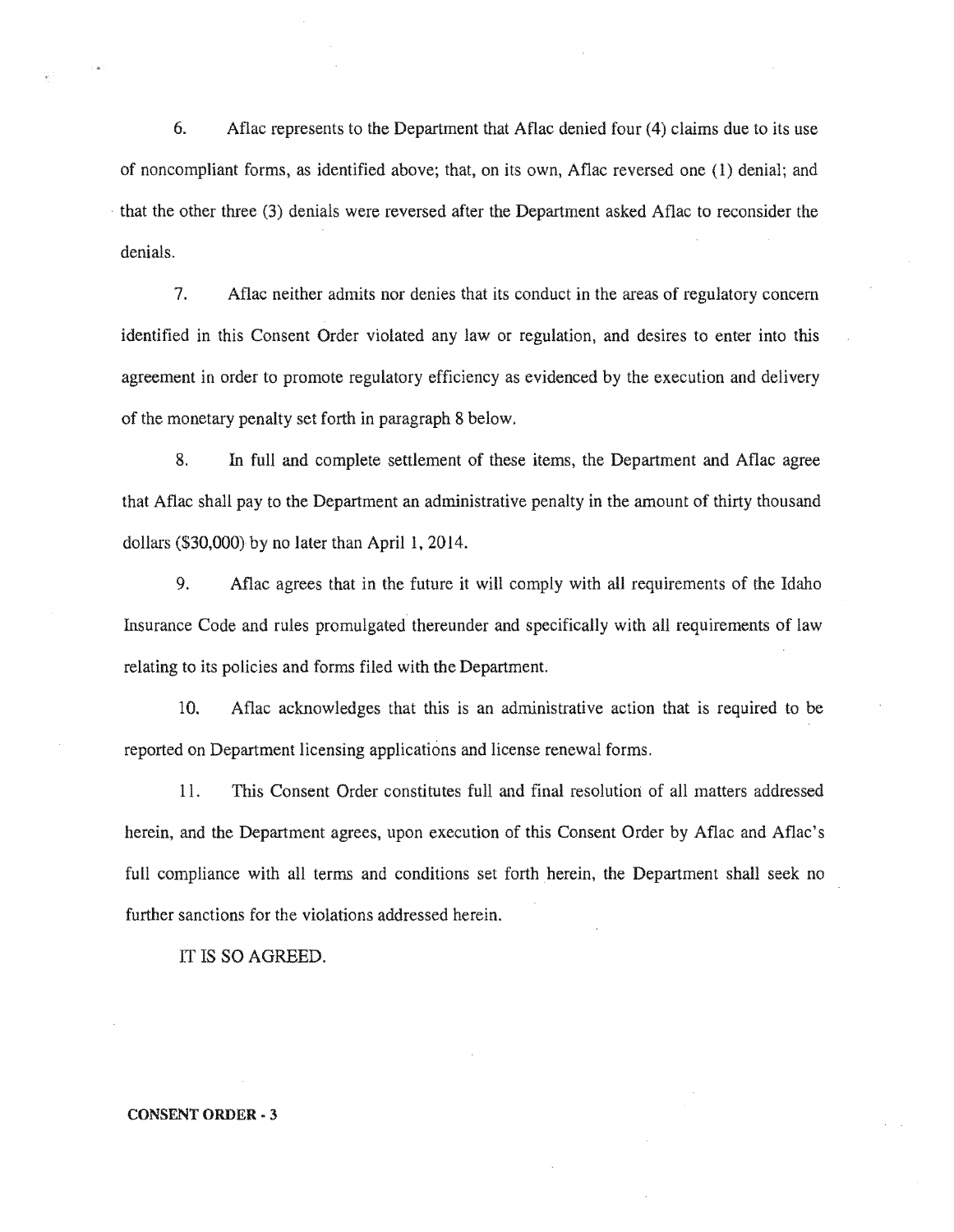DATED this  $26<sup>h</sup>$  day of March , 2014.

AMERICAN FAMILY ASSURANCE COMPANY OF COLUMBUS

By: *James 2 M2 Samel* Title: *VICE PRESIDENT, CHIEF COMPLIANCE OFFICER* 

DATED this  $\frac{26}{9}$  day of  $\frac{W}{\sqrt{2}}$ , 2014.

STATE OF IDAHO DEPARTMENT OF INSURANCE

WESTON TREXLER Bureau Chief, Product Review

**IT** IS SO ORDERED.

DATED this  $\frac{1}{\log n}$  day of  $\frac{1}{\log n}$ , 2014.

STATE OF IDAHO DEPARTMENT OF INSURANCE

eul

WILLIAM Director